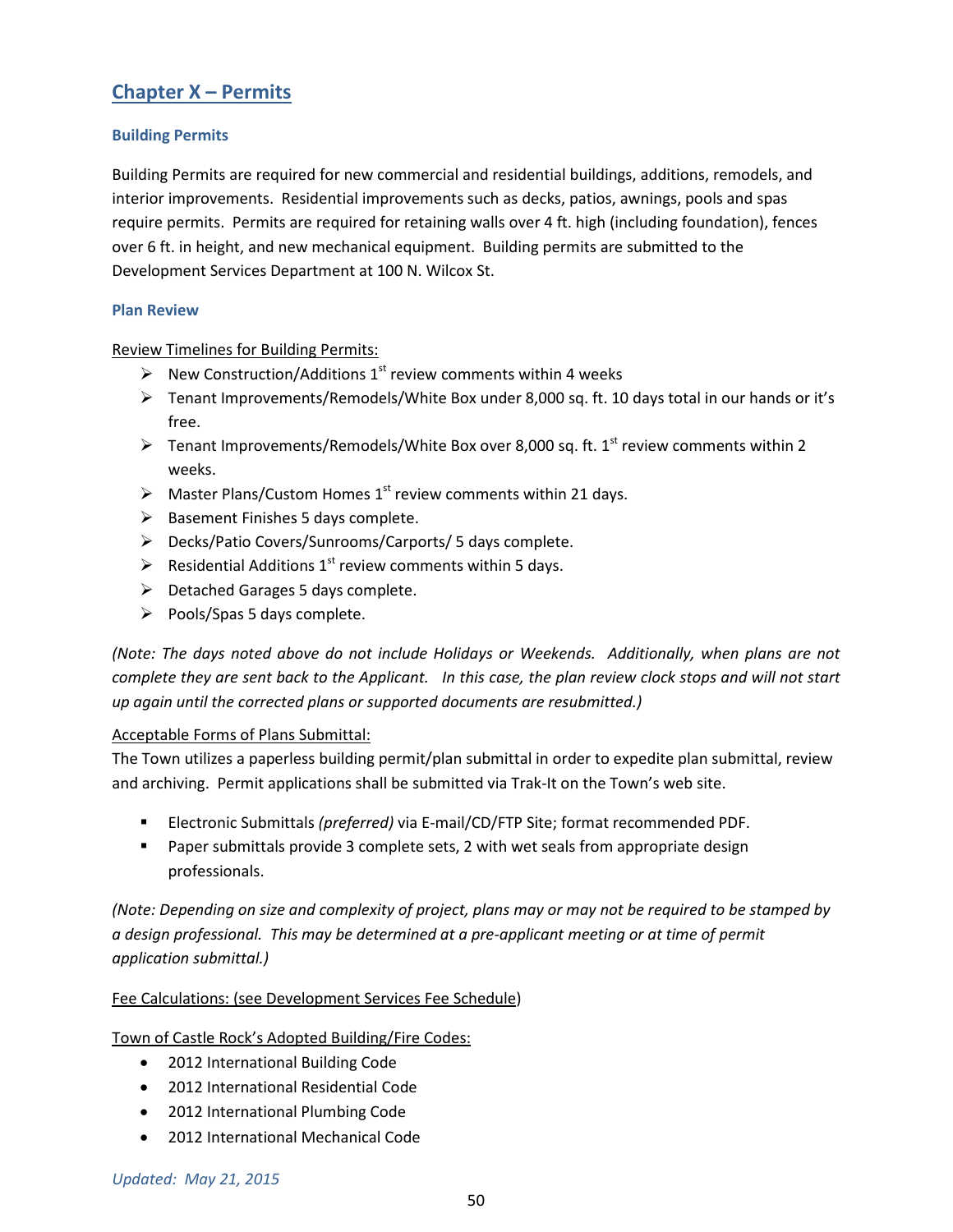- 2012 International Energy Conservation Code
- 2012 International Fuel Gas Code
- 2012 International Fire Code
- 2012 International Existing Building Code
- 2012 International Swimming Pool and Spa Code
- ANSI A117.1-2003
- 1997 Uniform Code for the Abatement of Dangerous Buildings
- 2011 National Electrical Code
- ASME A17.1-2007 Elevator Code
- ASME A17.3 2005 Edition Elevator Code
- A18.1-2005 Elevator Code

## Structural Design Criteria:

- Wind Load Design Speed; 105mph 3-second gust
- Seismic Design Category; B
- Snow Live Load Design; 30 lbs. per square foot.
- Rainfall; 2 inches per hour
- Frost Depth; 3 feet

## Building Permit Types:

Permits are required for any construction, alteration, movement, enlargement, replacement, repair, equipment, use and occupancy, location, removal and demolition of buildings.

- Commercial/Multi-Family-Core and Shell
- Commercial-Tenant Improvement/Remodel/White Box
- Residential-Single Family/ DESC (Erosion and Sediment Control) Permit
- Single Family Residential Additions
- Custom Home
- Basement Finish
- Swimming Pool/Spas
- Decks/Patios (covered/uncovered)/Porches/Carports
- Re-Roof
- Miscellaneous
- One Story Detached Garages

## Review Process for Building Plans:

- 1. Permit/Plan Acceptance: All items on checklist that apply to the project must be submitted prior to formal acceptance of the plans. *(Note: All reviews through the Town are concurrent, including: Building, Fire, Utilities, Zoning, and Plum Creek Waste Water Authority. If required, separate submittals must be made to Tri-County Health Dept. and/or IREA.)*
- 2. Zoning Review: Plans are reviewed for single-family residential zoning compliance (including decks, patio covers and additions) to verify setbacks, height restrictions and all other zoning regulations.
- 3. 1st review comments are provided to applicant's design professionals, *i.e*., architects and engineers.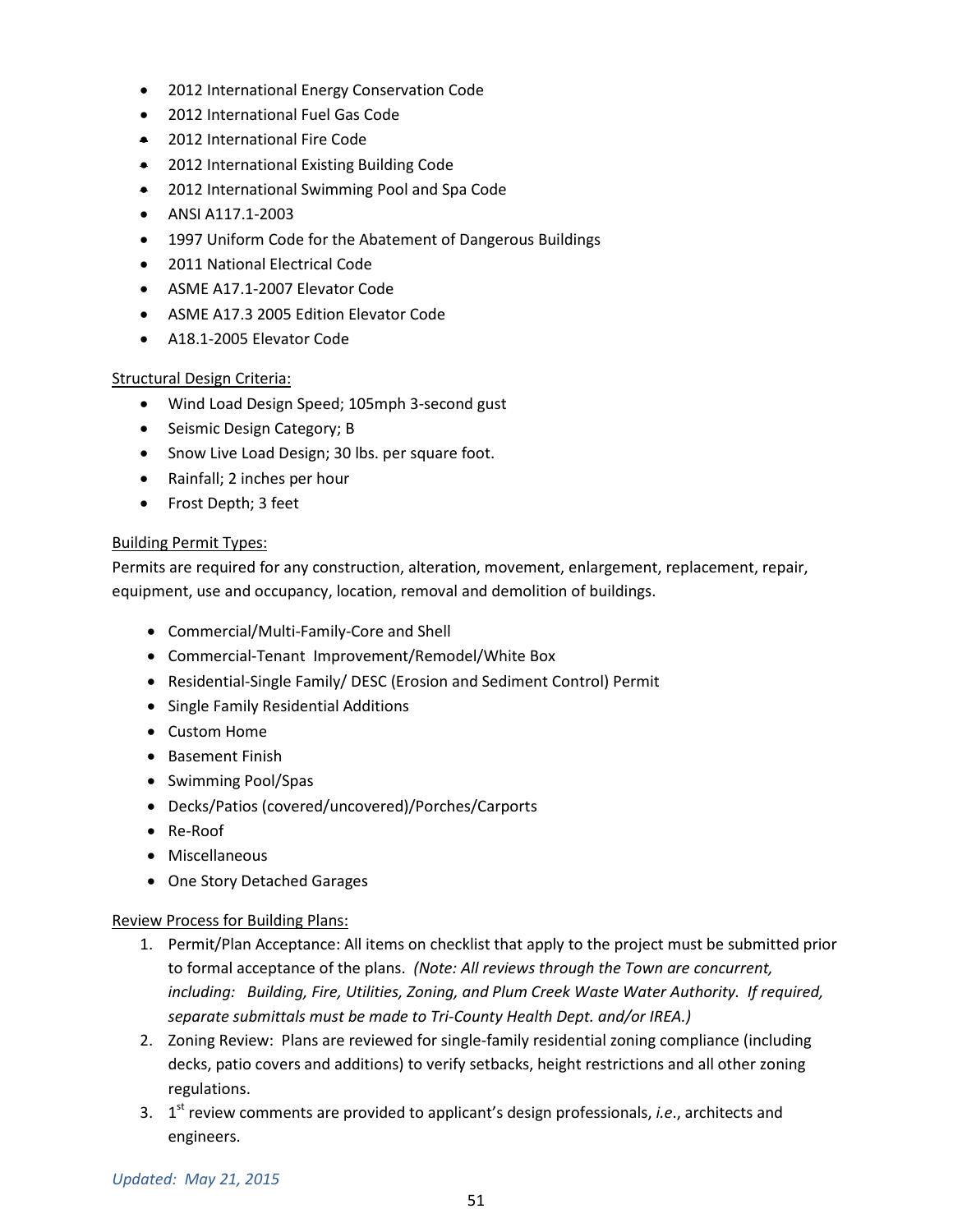4.  $2^{nd}$  review; design professionals responses are checked for adequacy. If responses are not adequate, comments are returned. If responses are deemed sufficient, reviews and revisions are completed and sent onto the Permit Technician for permit issuance.

# Building Permit Issuance (pay permit, use tax and impact fees):

- 1. Once the review is complete, the file is returned to the counter staff for fee calculation. Fees will be calculated, usually based on a valuation from square footage. (see Development Services Fee Schedule)
- 2. Once the fees have been calculated, the applicant is notified of the fee amount.
- 3. Staff will confirm contractor registration, including current license, insurance and applicable fees.
- 4. Before the building permit is released all documents will be verified.
- 5. Once the fees have been calculated, the applicant is notified of the fee amount.

# **Inspections**

# Scheduling:

Inspections can be scheduled via Phone (303-660-1341), Fax (720-733-2207), walk-in (at the counter), or through E-Trakit:

- $\triangleright$  Via Phone (303-660-1341), Fax (720-733-2207) or Walk-in: until 3:30 p.m., inspections will be scheduled for the following business day; after 3:30 p.m., inspections will not be scheduled until the following business day.
- $\triangleright$  Via E-Trakit: inspections scheduled using the Town's software can be scheduled until 6:00 a.m. on the requested day of the inspection.

# Building Inspection Process:

The Town of Castle Rock employs fully certified Combination Residential Building Inspectors. All rough and final residential inspections are to be scheduled and ready for inspection when either all the rough in or final work is complete and ready for inspection, *i.e.*, framing, electrical, plumbing, and mechanical. There are several inspections that can be scheduled independently such as underground plumbing and caissons. These inspections are primarily for items that are required to be approved and covered up prior to the construction of structural members or partition walls.

*(Note: All job sites for either residential or commercial projects are expected to be maintained to provide a safe working environment for the workers and the Town's inspectors. If the site is unsafe, the inspection will be rescheduled.)*

Commercial inspections can be scheduled on an as needed basis and all disciplines do not have to be ready for inspection at one time. With the size and complexity of commercial projects partial inspections are acceptable and considered as a normal standard operating procedure.

Re-Inspection Fees; a \$65.00 dollar fee can be assessed if the following conditions apply:

- The scheduled inspection is clearly not ready.
- Upon re-inspection there has been no attempt to correct issues noted by the inspector on the previous inspection.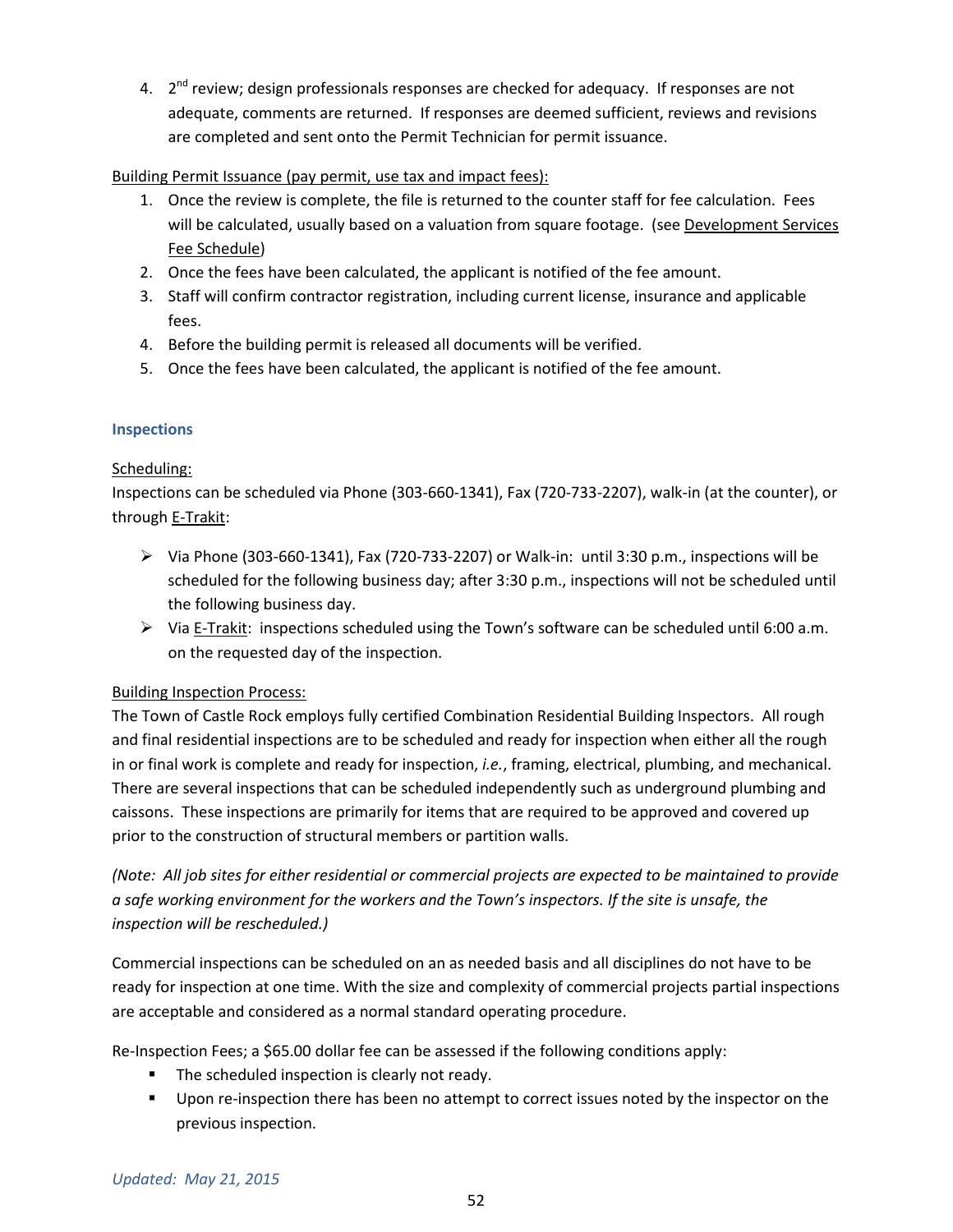# Fire Department Field Inspection:

- $\triangleright$  All field inspection requests require a 24-hour notice (please call: 303-660-1066). Requests with less than 24-hour notice may not be met. However, the goal of the Life Safety Division is to meet reasonable inspection requests. *(For example, if the contractor is requesting a field inspection on Wednesday at 8:00 a.m., the contractor will need to make that request on Tuesday before 8:00 a.m.)*
- $\triangleright$  On large construction projects the inspector strives to stop by each site every other day. This allows for a meeting between the inspector and the contractor to address any needs that they may have. This will also allow for a site inspection, if needed.

# Certificate of Completion or Occupancy:

- 1. All final approval letters must be turned in (see Certificate of Occupancy checklist)
- 2. All authorities over the permit must sign off, such as: Fire, Health Dept., Utilities, Public Works, Metro Districts, etc.
- 3. The inspection card must be complete and approved by the inspector
- 4. When all above items are submitted and approved, the Certificate of Completion (CC) or Certificate of Occupancy (CO) will be issued within 24-hours.

# **Fire Permits**

Fire suppression, fire alarm, commercial hood systems, liquefied petroleum gas (LPG), underground storage tanks (UST), aboveground storage tanks (AST) and hazardous materials inventory plan review are submitted, paid for and picked up at the Fire Department Headquarters, 300 Perry Street.

## **Temporary Use Permit**

Temporary Use Permits should be submitted to the Zoning Division in the Development Services Department, located at 100 N. Wilcox St. The following uses may be operated as temporary uses for a limited time period and need not be enclosed (see definitions in Section 17.16.020):

- Farmer's Market/Seasonal Sales
- Sidewalk Sale
- Truckload Sale
- Mobile Vendor
- Public Interest or Special Event

The following buildings/storage uses are allowed with a temporary Use permit (see definitions in Section 17.16.020):

- Manufactured Building
- Model Home/Sales Office
- Portable Storage Unit
- Temporary Building/Storage Yard

## Submittal Requirements:

- o Completed Temporary Use Permit Application and fee (see Development Services Fee Schedule).
- o Property owner authorization
- o Narrative describing request for temporary use, length or time requested, existing site conditions and other relevant information for consideration of approval.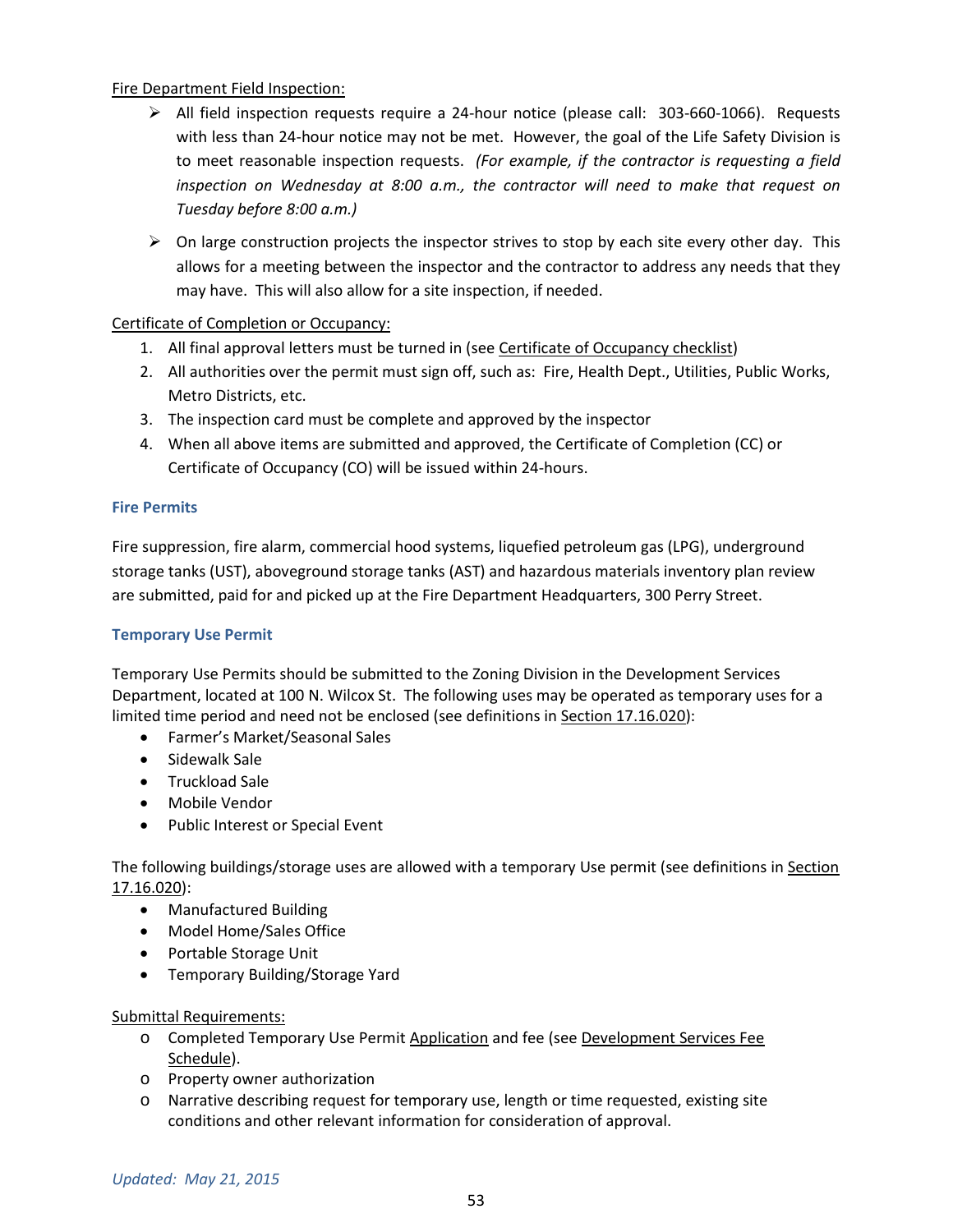o Site plan depicting location of existing and proposed structures, dimensioned setbacks, building heights, access and parking, lighting, signage.

# Review Process:

- 1. Submittal of permit.
- 2. Review for zoning compliance.
- 3. Permit issued upon payment of fee.

# **Sign Permit**

A separate sign permit shall be required for each sign and for each sign of a group on a single supporting sign structure. Sign Permits should be submitted to the Zoning Division in the Development Services Department, located at 100 N. Wilcox St.

# Submittal Requirements:

- o Complete Sign Permit Application and fee (see Development Services Fee Schedule)
- o A site plan showing all existing and proposed structures with sign locations, access and parking
- o Elevation drawings showing the dimensions and materials of the existing and proposed signs, including the method of illumination.
- o Plans indicating the scope and structural detail of proposed sign construction.
- o A statement of current value of proposed sign, including costs of installation.
- o Electric signs require an electrical permit application.
- o A right-of-way encroachment permit application, if necessary.

## Review process:

- 1. Submittal of Sign Permit Review for sign code regulations in Planned Development or Municipal Code.
- 2. Review allowable total site sign area allowed based on the greater of:
	- a. Allowance per Street Frontage, or
	- b. Allowance per Building Frontage

*(Note: Building Frontage is calculated two different ways depending on if the building has a single entry or has multiple individual tenant entries.)*

- 3. Zoning analysis of the existing and proposed signs at the site and a total of their area.
- 4. Permit is issued if there is adequate area allowance and permit fees are paid.

## Inspection Process:

Inspections can be scheduled via Phone (303-660-1341), Fax (720-733-2207), walk-in (at the counter), or through E-Trakit:

- $\triangleright$  Via Phone (303-660-1341), Fax (720-733-2207) or Walk-in: until 3:30 p.m., inspections will be scheduled for the following business day; after 3:30 p.m., inspections will not be scheduled until the following business day.
- Via E-Trakit: inspections scheduled using the Town's software can be scheduled until 6:00 a.m. on the requested day of the inspection.

## **Temporary Banner Permit**

A temporary banner permit shall be required. Temporary banner permits should be submitted to the Zoning Division in the Development Services Department, located at 100 N. Wilcox St.